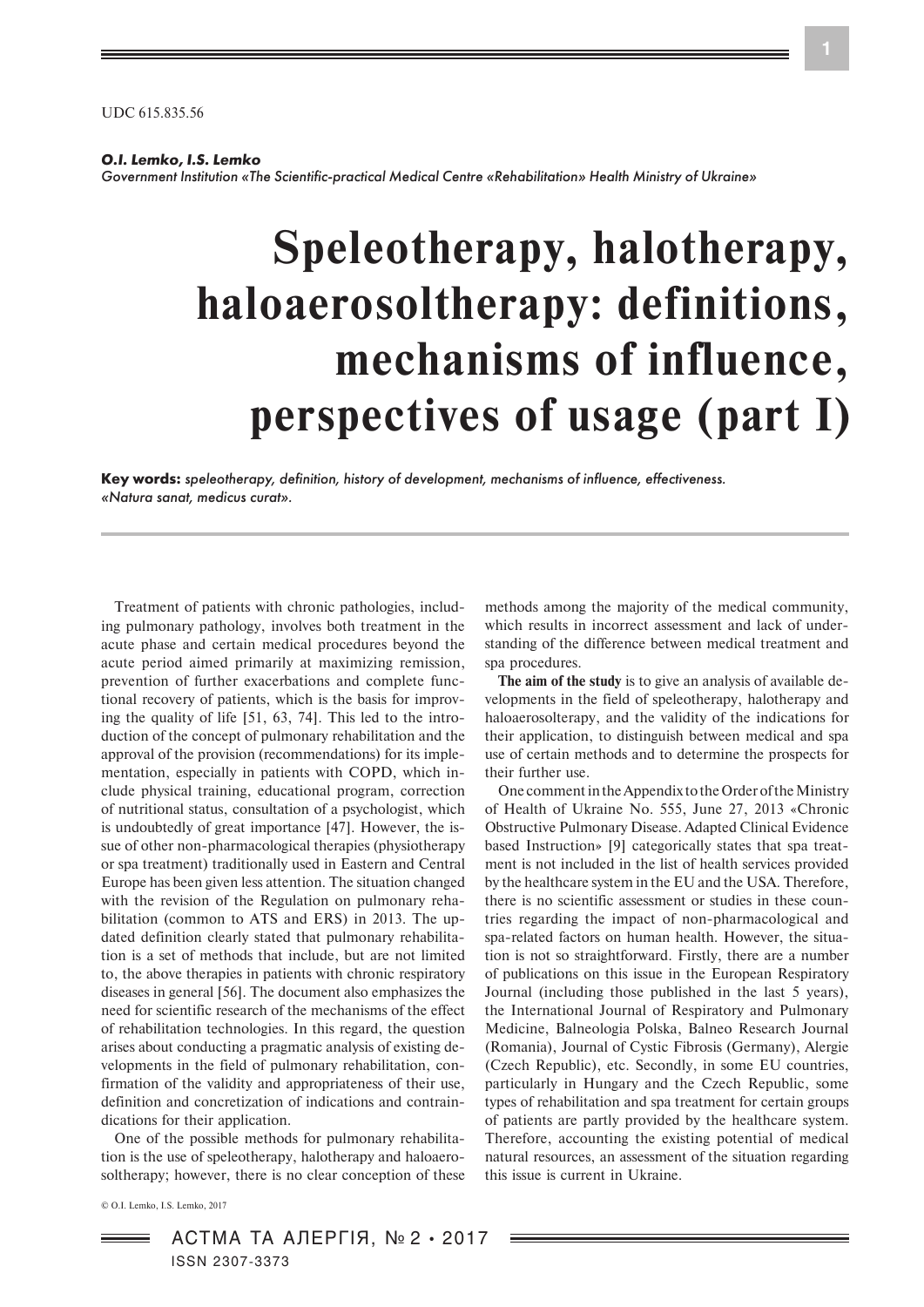Speleotherapy (from the Greek «speleon» – cave) is the use of karst caves and mine workings (silver, salt, potassium, lead, etc.) for curative purposes [32, 53, 68]. That is, in any case, this method of treatment supposes patients' staying in underground environment for a certain period of time (ranging from 2 to 12 hours a day, depending on the concrete speleotherapy clinic). The course of such treatment varies in most cases within 3-4 weeks. It should be emphasized that any procedures, either medical or recreational, which are carried out on the surface of the ground, can not be called speleotherapy or have, as some authors state, «speleotherapeutic effect».

There are only few references in literature [2, 68, 74] concerning spontaneous and primitive use of caves for curative purposes since the Middle Ages (Italy, Greece, Hungary, China, etc.), while the first written record of the curative effect of the salt mines of Wieliczka, Poland dates back to the 15th century [48]. However, this trend formed a branch of medical science only in the middle of the 20th century, when the therapeutic effect of the Klutert Cave in Germany at patients with bronchial asthma was noted. This cave used as a bomb shelter during the Second World War [69], and then became the first speleotherapeutic medical establishment in 1949.

The healing (curative, therapeutic) properties of both karst caves and various mine workings have been investigated [44, 52, 54]. However, speleotherapy in salt mines proved to be the most efficient, and the first medical department in a salt mine was opened in 1958 in Wieliczka near Krakow, Poland [63].

Speleotherapy in Ukraine (and in the former Soviet Union) appeared due to the initiative of the head of the Transcarpathian Regional Council V.P. Rusyn in 1968, when the first speleotherapy department and later the regional and republican (now Ukrainian) allergological hospitals opened on the basis of the district hospital in Solotvyno, Transcarpathian region. Already by 1990s, based on the experience of speleotherapy in Solotvyno, medical treatment was developed in other speleological hospitals, such as: Chon-Tuz (Kyrgyzstan), Nakhichevan (Azerbaijan), Berezniki (Perm, Russia), Salihorsk (Belarus). Speleotherapy in the karst cave was conducted in the Tetri Mgvime (Tetri Cave) in Georgia, where a speleological hospital was opened in 1979 for the rehabilitation of patients with bronchial asthma and chronic bronchitis [72].

Various underground objects of natural or anthropogenic origin with very diverse microclimatic characteristics can be used for curative purposes. In particular, caves with a temperature of 6-15°C and a humidity of 80-100 % prevail among the karst caves [68, 74]. The main parameters of air, beside high humidity and low (uncomfortable) temperature, are high calcium and magnesium, electronegative aeroions content, and the absence of bacteria, fungi, candida and allergens common to the surface of the ground [39, 52, 55, 66, 74].

A number of authors pay great attention to the presence of radon and thorium in caves and the associated certain elevated radioactivity [38, 41, 65, 71]. Others focus on the presence of geoaerosol, negative charged ions and high

content of carbon dioxide [42, 46, 74]. According to researchers, inhalation of calcium ions has an anti-inflammatory effect, and high content of magnesium promotes relaxation of bronchial muscles. The inhalation of the humid air of the karst caves leads to increased hydration of the damaged epithelium and the dissolution of mucus in the respiratory tract, and the negative air ions promote improved regeneration and increased activity of the ciliary epithelium, which leads to the cleaning of the bronchi and increases their permeability. Particular emphasis is given to the importance of self-cleaning of the cave environment and maintaining its stable parameters, regardless of the climate and weather conditions on the surface [52, 55, 66].

Microclimatic conditions in different mine workings are not less diverse [20]. The air temperatures vary widely: in the salt mines from 13 °C in Berezniki (the Russian Federation) to 22-23°C in the Kinga mine (Poland), and in the Bad Gastein silver mine (Austria) the temperature reaches 38-41°C. Relative humidity in most mines is lower than in karst caves and reaches 30-80 %. The high radiation background is recorded predominantly in potash mines, and in salt mines it is lower than the usual level for a given area. The Bad Gastein silver mine combines hyperthermia (up to 41°C) with elevated radon levels. According to researchers, such a combination effectively stimulates the protective and adaptive functions of the body, the pituitary-adrenal system and increases the rate of enzymatic reactions, as well as normalizes the activity of the autonomic nervous system [43].

It should be emphasized that in the salt mines an aerosol of rock salt (haloaerosol) is present, while in others (lead, silver mines) it is absent. In addition, among the additional chemical elements contained in haloaerosol, there are magnesium, manganese, silicon, iron, aluminum, calcium, vanadium, titanium, copper in concentrations from 0.01 to 0.0003 %, which, in combination with a certain structure and morphology of crystals of salt, promotes high biological activity of curative rock salt aerosol [5]. It has also been also demonstrated that the presence of clay components in salt mine rocks can give them sorption properties, which is important in ensuring the stability and selfpurifying capacity of the underground department [5].

However, despite the great diversity of microclimatic characteristics, all speleotherapeutic establishments have the following common features:

• stability of microclimatic and geoaerosol characteristics for each of the objects that do not depend substantially on seasonal variations [2, 17, 21, 52, 67, 68];

• absence of allergens common for the surface of the earth [20, 67, 68, 74];

• a low number of microorganisms in 1 m3 of the air (up to 70-100 in 1 m3) and the capability for self-purification within a few hours after the patients' stay [12, 15, 26, 29, 32, 36].

It should be noted that the microbiological control of the air environment and its change under the influence of anthropogenic loading is monitored in most speleotherapy facilities [1, 2, 12, 29, 32, 66]. In particular, the research by V.P. Kazankevych, V.V. Zheltvai et al. (1984) [12, 15]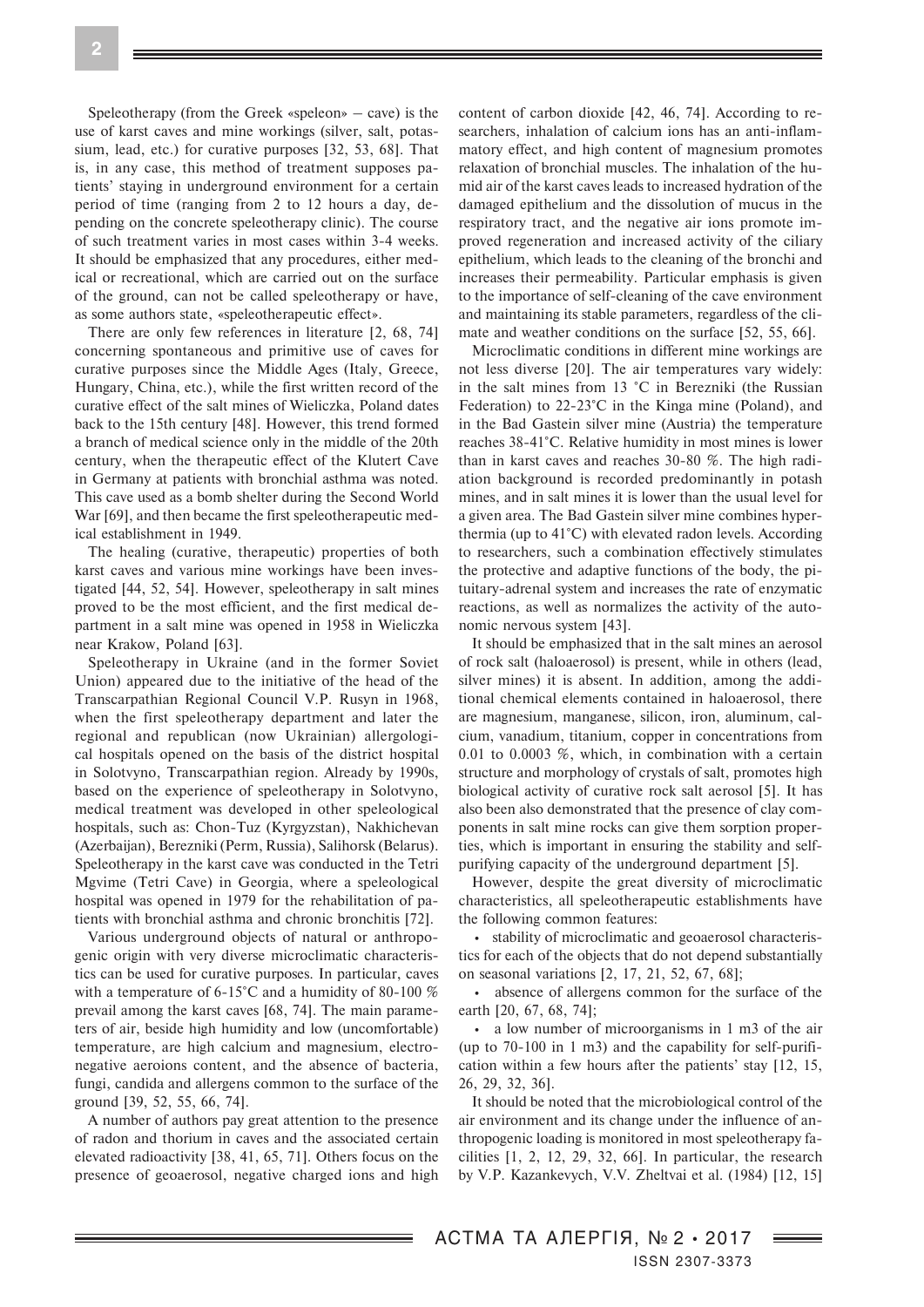showed that the bacterial air pollution in the speleotherapy department of the Ukrainian Allergological Hospital (UAH) was  $70 \pm 3$  microbes per 1 m3, it increased to 533  $\pm$  16,6 microbes per 1 m3 during the treatment session, and was reduced to the initial level 4 hours after its completion. In addition, bacteriological study of sputum in patients with infectious-dependent inflammatory process was performed. It was proved that after the course of speleotherapy, the frequency of all microorganisms from sputum of patients decreased in 2.1-2.8 times, which explains the decrease in the activity of the infectious-mediated inflammatory process [11].

It is also worth noting that the effectiveness of treatment in various speleotherapy clinics is approximately the same regardless of the microclimatic parameters, and is determined by the nature of the nosology, its severity and the age of patients; in particular, in children it reaches 95 % [16, 20, 55, 57, 61, 74].

That is, the main mechanism of therapeutic effect of speleotherapy does not depend on a particular microclimatic index, but is determined by the general features that are characteristic of all speleotherapeutic facilities. Thus, the essence of speleotherapeutic influence is that due to isolation from the environment, stable microclimatic conditions, the absence of habitual pollutants and allergens in the air, low concentration of microorganisms reduces the irritation of the respiratory tract mucosa and inhibits the activity of the allergic and inflammatory process caused by infection [7, 8, 19, 30, 37, 40, 73].

At the same time, descending under the ground and staying in unusual underground conditions causes prolonged «soft» stress for the organism, accompanied by activation of the adrenal cortex [14], which determines the anti-inflammatory effect, promotes the normalization of hormonal homeostasis [10, 14] and, besides reducing the intensity of the inflammatory process, causes a normalizing effect on the immune reactivity of the organism as a whole [3, 13, 22, 24, 45, 59]. These sanogenetic processes ultimately ensure stabilization of the disease duration and improve the quality of life of patients [16, 74]. Certain additional characteristics of the speleotherapeutic facilities (haloaerosol, temperature, elevated or decreased radiation background, etc.) determine only the details of the effect and the peculiarities of the treatment process.

The main general mechanisms of therapeutic influence of speleotherapy are confirmed by experimental investigations in laboratory animals and in clinical conditions in patients [5, 12, 15, 19, 40, 50, 66, 70]. Major experimental researches proving the effectiveness of the use of speleotherapy were conducted in Ukraine in the 1970-1980s and in Romania in 2001-2010. Today, most speleotherapy institutions conduct regular monitoring of microclimatic indices and carry out certain researches related to either the widening the indications for the use of a certain speleotherapeutic facility or the establishment of new speleotherapeutic facilities (Romania).

Considering the nearly five decades of experience of speleotherapy in Solotvyno and the achievements of our colleagues from Poland, the principles of a differentiated



*Мал. 1.* **Карстова печера Ясовська, курорт Штос, Словаччина**



*Мал. 2.* **Соляна шахта міста Величка, Польща**



*Мал. 3.* **Підземне відділення УАЛ, смт. Солотвино (нині затоплене).**

approach to speleotherapy indication have been defined, taking into account the peculiarities of a specific nosology, the presence of comorbidity, circadian rhythms, the age of the patient and other modifying factors [8, 17, 18, 19, 21, 34, 35]. It has been proved that speleotherapy reduced (improved) the sensitivity of the receptor apparatus of the bronchi prior to basic treatment, which increases its efficiency and allows to achieve better control over the course of the disease at patients with asthma [19]. Concrete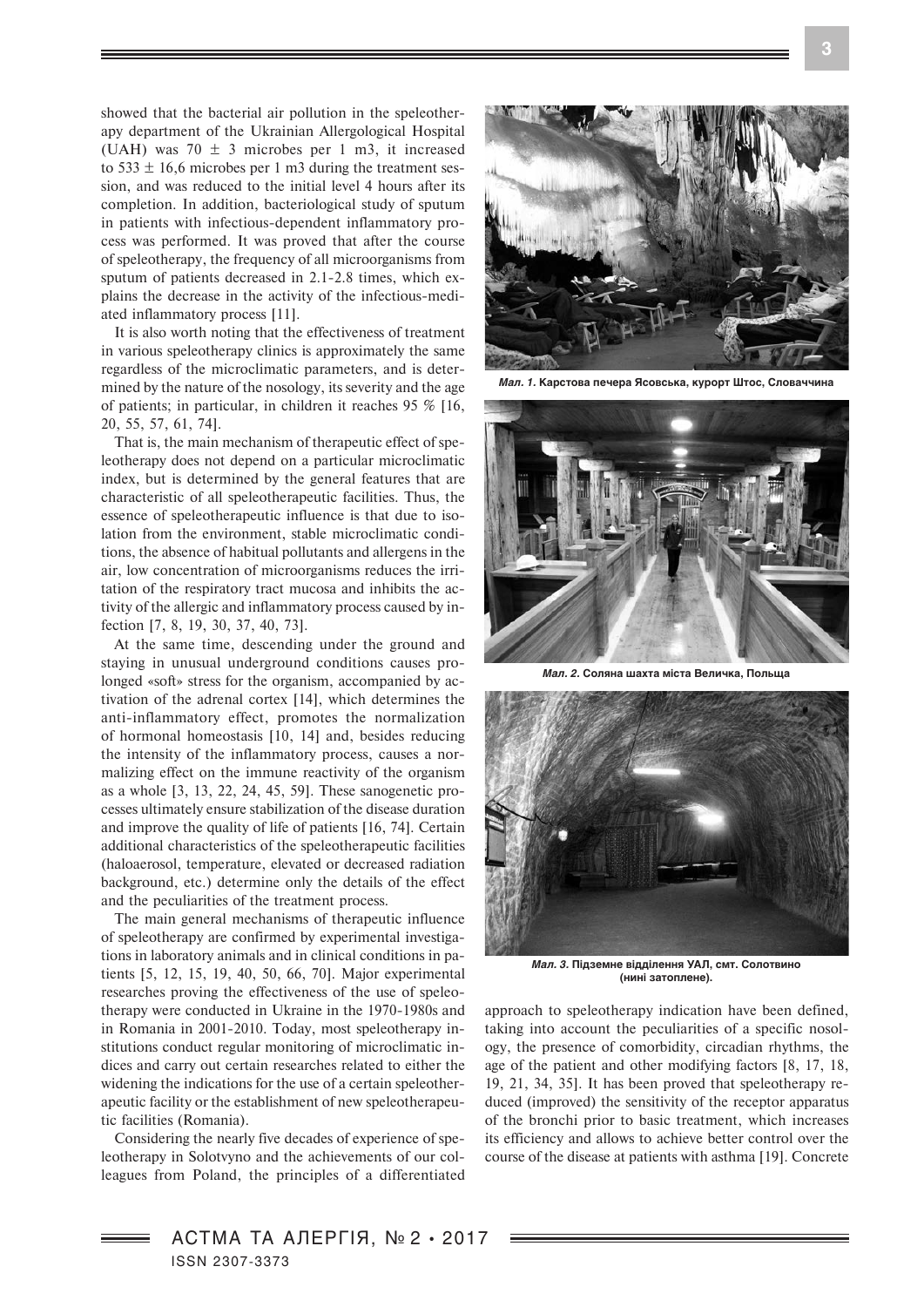methods of complex treatment, which make it possible to strengthen bronchial drainage, have been developed [7].

The analysis of efficiency of repeated courses of speleotherapy with an interval of 9-12 months [23, 28] was carried out. Repeated courses of speleotherapy have been shown to enhance the positive clinical effect. Thus, according to a survey of patients with persistent asthma ranging from mild to moderate severity, remission for 9-24 months after the first treatment in UAH was observed in 55 % of patients, and after the second or third year – in 60 % and 74 % of patients accordingly. It should be noted that after the third course of speleotherapy asthma attacks were not observed throughout the observation period of 2 years in 42 % of patients.

The expediency of the use of speleotherapy to prevent the occurrence of dispnoea attacks in patients with conditions threatening the emergence of bronchial asthma [24] is substantiated. It has been proved that the inclusion of speleotherapy into the complex of other preventive measures with a duration of control up to 3-5 years decreases the frequency of the first attacks of bronchial asthma to 5-8 %, especially with repeated courses at intervals of 9-12 months. According to the literature, the use of other methods of medical and non-medicated (non-medicinal) treatment, the incidence of dispnoea attacks in this contingent of patients reaches 15-20 %.

It should also be noted that speleotherapy is used not only for the treatment of patients with chronic respiratory pathology and upper respiratory tract diseases. Indications for treatment in karst caves include rheumatic pathology (Bad-Gastein silver mine, Austria); besides, treatment of certain skin diseases (neurodermatitis, psoriasis) and reconvalescents after skin burns in salt mines has been proved efficient [6, 31, 33, 60].

Initially, the positive effect of speleotherapy on the above-mentioned skin lesions was noted in patients with bronchial asthma and concomitant neurodermatitis or psoriasis. Further studies have shown that in patients with neurodermatitis, positive dynamics of skin manifestations was observed in almost 85 % of cases, and in one third of patients (31.3 %) they disappeared altogether [60]. The achieved effect is confirmed by changes in immunological parameters and is explained by the stimulating effect of speleotherapy on the function of the adrenal glands and the corresponding regulation of hormonal status. This provides anti-inflammatory effect, which is combined with the local healing effect of haloaerosol on the skin surface.

Special attention should be given to the effectiveness of the use of speleotherapy as a rehabilitation treatment in reconvalescents after skin burns of II-IIIIA-ІІІB degrees and burns of the respiratory tract, which may be quite relevant in wartime. After rehabilitation, which included speleotherapy, in these patients the maturation of post-burn scars and scar fields improves, pain and itching decrease, the scars become more flat and mobile, pyoderma disappears, small wounds and trophic ulcers are healed, which improves joint mobility and reduction of contractures [6]. After the course of complex treatment using speleotherapy, the number of patients without contractures increases from

16 % to 42 %, while the number of patients with contractures of one joint decreases from 30 % to 18 % and with contractures of 2-3 joints decreases from 50 % to 40 % of cases.

However, despite the achievements of our doctors and scientists, speleotherapy usage is very limited in Ukraine. Due to terrible mismanagement, the production facilities of Solotvyno salt mine was flooded in 2010. The speleo establishment in Soledar city, Donetsk region, was in operation only from 1993 to 2002. In 2007, the work of the spa was renovated, but it eventually stopped because of active military actions. Today, considering the situation in the Donbass area, there is no prospect for this establishment. There has been no precise study of the peculiarities of the work of this spa in the available literature. Among the indications for treatment in this institution diseases of the thyroid gland were included, while the course of treatment was reduced to 12-13 days [25, 27], which is the base for some query. However, scientific research on this subject has not been found.

The restoration of the work of Solotyno salt mine requires significant investment, but the feasibility of an alternative to the Bakhmut deposit of rock salt, at least from economic perspective, is obvious. There is potential for the development of speleotherapy in karst caves, which requires less financial costs. The procedure of a comprehensive assessment of underground facilities that can be used for therapeutic purposes has already been developed [20, 49, 58]. It includes the solution of complex technical tasks in the first place, and then medical tasks. The technical tasks should include the study of physico-chemical properties and structure of the rock [20], and special attention should be paid on the compliance with mining specifications, the latter including the following:

• ventilation of underground workings, which has to provide the volume of air needed for a certain number of patients without violating the stability of air environment;

• compliance with all safety requirements for patients and medical staff;

• development of ways and methods of evacuation of patients and medical staff in emergency conditions.

At the intersection of technical and medical tasks is the study of microclimate of the underground facilities, which include the analysis of the composition of the air environment and the peculiarities of its regeneration, monitoring of the temperature, humidity, microbial contamination with the determination of the regeneration time of the air. The medical part of the program includes the definition of indications and contraindications for the treatment, the organization of the therapeutic process on the surface and in the speleotherapy department, which is special (specific) for each speleotherapeutic clinic. It is necessary to determine the duration of each treatment session and treatment variants of varying intensity depending on the nosology, its severity and other modifying factors. Medical issues also include monitoring the patient's state of health in the process of treatment and the organization of emergency care in the underground department.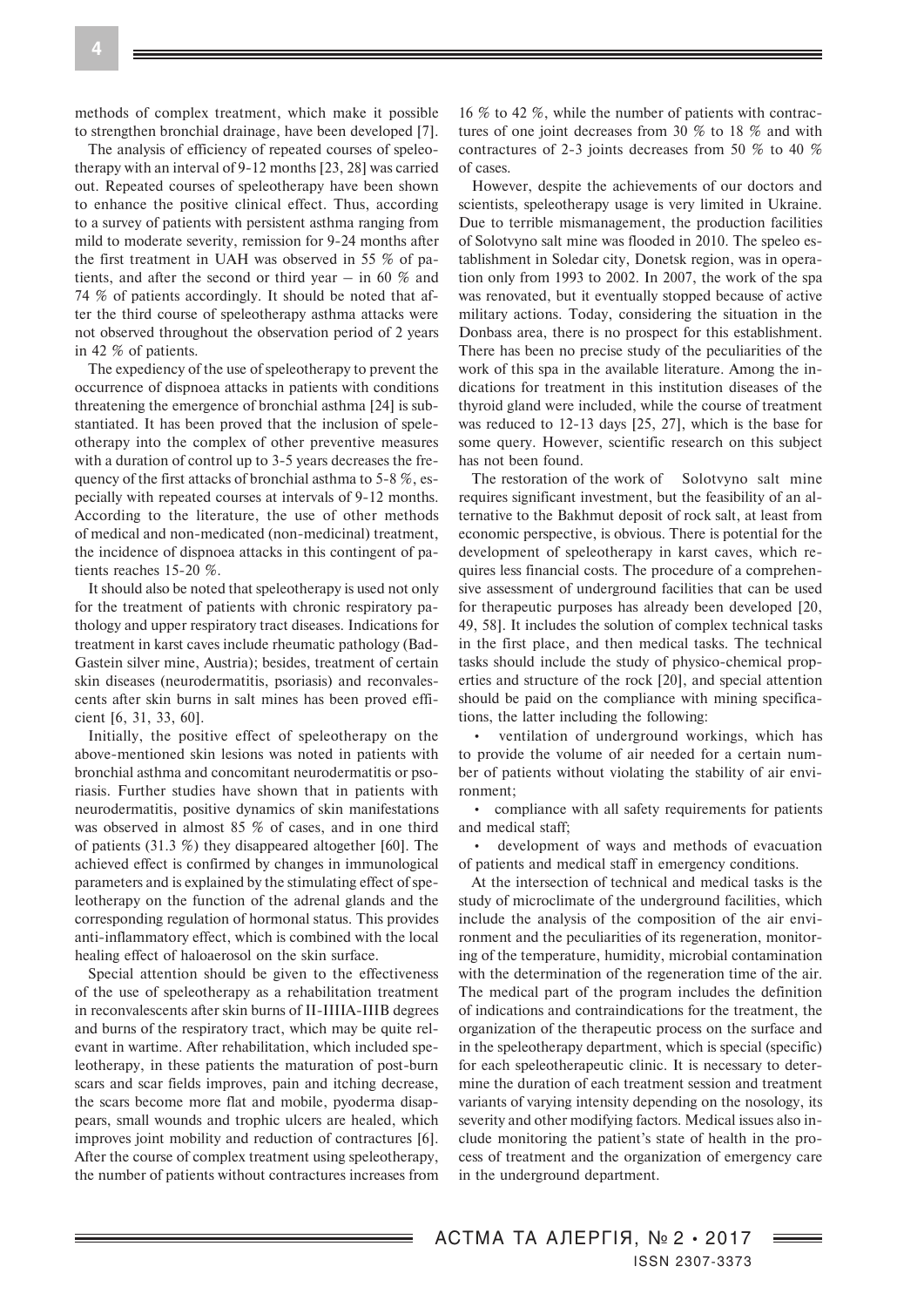The influence of anthropogenic load on speleotherapeutic facilities has been studied, the criteria of its evaluation have been developed, and the necessity of regular cleaning of underground medical facilities has been proved [5]. It has been shown that in the process of therapeutic use of speleotherapeutic facilities in salt mines dusting of walls up to 2 m in height and thickness up to 3 mm takes place with the formation of secondary forms of crystals. This decreases the stabilizing potential of underground medical facilities, reduces the purity of the underground environment and determines the need for regular cleaning of the walls of speleotherapeutic department.

Despite all the failures and constraints, speleotherapy continues to develop successfully in the neighboring countries. In Romania, 3 new speleotherapeutic clinics were opened, comprehensive surveys, experimental work and analysis of clinical data were performed [38, 41, 46, 65, 73]. All these works were funded by the EU grants. A new speleotherapeutic department was opened in the salt mines of Bochnia (Poland), extensive physical and chemical studies of various types of rock salt used for therapeutic purposes were conducted [64].

According to the Heilstollen Association, there are currently 15 institutions in Germany, where speleotherapy is carried out in karst caves or salt mines. In 2006 a doctoral thesis was defended at the Faculty of Medicine of the University of Ulm on the effectiveness of speleotherapy in the treatment of bronchial obstruction in children [62]. This thesis contained a controlled, randomized and multicenter study based on clinical and functional parameters, and statistically clearly demonstrated the effectiveness of speleotherapy in children.

It should be emphasized that speleotherapy as a natural method of treatment, in contrast to medication, provides multicomponent effect on the organism, realized in the

### **Список літератури**

1. Ведущие факторы среды в подземном отделении Республиканской больницы спелеолечения [Текст] / Г.Э. Косяченко, Г.И. Тишкевич, О.Г. Зезюля // Спелеотерапия в лечении хронических бронхолегочных заболеваний: Материалы докладов Республиканского научно-практического семинара в г. Солигорске 27–28 сентября 2001 г. – Минск, 2001. – С. 17–18.

2. Верихова, Л.А. Спелеотерапия в России [Текст] / Л.А. Верихова. – Пермь, 2000. – 231 с. ISBN 5-7812-0069-X.

3. Влияние спелеотерапии на иммунологическую реактивность больных хроническим обструктивным бронхитом [Текст] / Е.Ф. Чернушенко, Л.С. Когосова, Л.Я. Яшина, О.И. Лемко // Врачебное дело. – 1987. – № 4. – С. 1 –4.

4. Вплив спелеотерапії на циркадну ритміку бронхіальної прохідності [Текст] / І.С. Лемко, І.І. Копинець, О.І. Лемко, О.О. Мелега // Буковинський медичний вісник. – Чернівці, 2000. – Т. 4,  $N_2$  3. – С. 93–96.

5. Геологические аспекты спелеотерапии (на примере лечебной шахты пос. Солотвино Закарпатской области УССР) / Ю.П. Казанский, В.А. Дымкин, И.С. Лемко [и др.]. – Новосибирск, 1986. – 79 с.

6. Горбенко, В.П. Консервативная реабилитация ожоговых реконвалесцентов в условиях микроклимата солекопей [Текст]:

ways familiar to the human organism, which were developed in the process of human evolution. Moreover, speleotherapy is not characterized by allergic reactions, which often complicate medication. However, it is not opposed to basic pharmaceutical therapy; on the contrary, it is designed to supplement it organically and even increase the efficiency of complex treatment by improving (restoring) the sensitivity of the receptor apparatus.

## **Conclusions**

Thus, the use of speleotherapy as a method of recovery treatment in patients with chronic non-specific pathology of the broncho-pulmonary system and the upper respiratory tract, especially bronchial asthma, chronic bronchitis, COPD, pancreas, etc., as well as certain skin diseases (neurodermatitis, psoriasis) is scientifically substantiated, testified by foreign experience. All the above places on the agenda the issue of a complete restoration of this method of rehabilitation in Ukraine, primarily on the basis of the Solotvyno rock salt deposit. However, taking into account possible incorrect use of speleotherapeutic facilities from the medical point of view, aimed at obtaining rapid financial profit (the so-called «speleotourism» and other forms of «business» use, non-compliance with the rules of anthropogenic load, violation of indications and contraindications for treatment and the corresponding methods of its conducting), it is necessary to ensure continuous monitoring of the implementation of the medical process in such institutions, both by specialists and the medical community as a whole.

In October 2018, we will celebrate the fiftieth anniversary of the launch of speleotherapy in Ukraine. There is hope that by that time, the issue of its restoration, at least in the form of some concrete plans, will start.

#### **References**

1. Kosyachenko HÉ, Tyshkevych HY, Zezyulya OH. Vedushchye faktory seredy v podzemnom otdelenyy Respublykanskoy bolnytsy speleolechenyya (Leading factors of the middle in the underground department of the Republican hospital of speleology). Spelyoterapyya v lechenyy khronycheskykh bronkholehochnykh zabolevanyy: Materyaly dokladov Respublykanskoho nauchno-praktycheskoho semynara v h. Solyhorske 2728 sentyabrya 2001.Mynsk; 2001. P. 17-18.

2. Verykhova LA. Speleoterapyya v Rossyy (Speleotherapy in Russian). Perm; 2000. 231p.

3. Chernushenko EF, Kohosova LS, Yashyna LA, Lemko OI. Vlyyanye speleoterapyy na ymmunolohycheskuyu reaktyvnost bolnykh khronycheskym obstruktyvnym bronkhytom (The influence of speleotherapy on immunological reactivity in patients with chronic obstructive bronchitis). Vrachebnoe delo. 1987; 4:1-4.

4. Lemko IS, Kopynets II, Lemko OI, Meleha OO. Vplyv speleoterapiyi na tsyrkadnu rytmiku bronkhialnoyi prokhidnosti (The influence of speleotherapy on circadian rhythm of bronchial patency). Bukovynskyy medychnyy visnyk. Chernivtsi. 2000; 4(3):93-96.

5. Kazanskyy YuP, Dymkyn VA, Lemko IS, et al. Heolohycheskye aspekty speleoterapyy (na prymere lechebnoy shakhty pos. Solotvyno Zakarpatskoy oblasty USSR) (Geological aspects of speleotherapy (on the example of the medical mine of the settlement Solotvino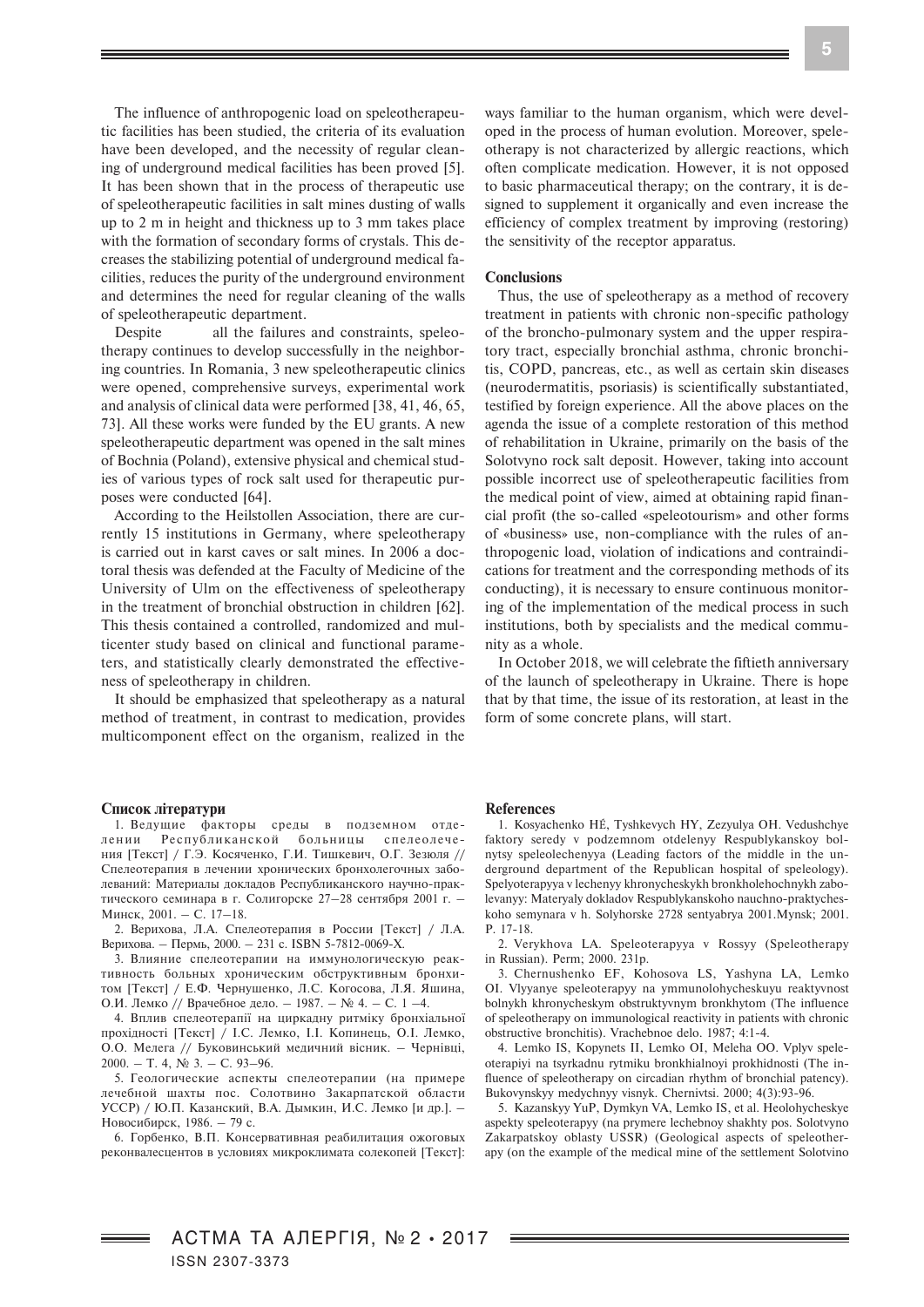Автореф. дис.... канд. мед. наук: 14.00.05 / Горбенко Владимир Петрович. – Львов, 1988. – С. 16.

7. Данко, Л.И. Применение аэрозоля хлорида натрия в комплексном лечении больных бронхиальной астмой и хроническим бронхитом [Текст] / Л.И. Данко, И.С. Лемко, С.Й. Данко // Врач. дело. – 1990. – № 1. – С. 51–53.

8. Дворцина, Л.Й. Эффективность дифференцированного лечения в условиях микроклимата соляных шахт больных инфекционно-аллергической бронхиальной астмой различных возрастных групп [Текст] / Л.Й. Дворцина // Эффективность санаторно-курортного лечения и реабилитации больных хроническим бронхитом и бронхиальной астмой: Сб. науч. тр. – Л., 1984. – С. 118–122.

9. Додаток до наказу МОЗ України від 27.06.2013 р. № 555 «Хронічне обструктивне захворювання легені. Адаптована клінічна настанова, заснована на доказах» [Електронний ресурс]. Режим доступу: http://www.moz.gov.ua/ ua/portal/dn\_20130627\_0555.html

10. Задорожная, Т.А. Гипфизарно-тиреоидная функция организма больных хроническими заболеваниями легких и ее изменение при спелеотерапии [Текст] / Т.А. Задорожная, М.Л. Габор // В кн.: Спелеотерапия заболеваний органов дыхания в условиях микроклимата соляных шахт. – Ужгород: Закарпаття, 1998. – С. 214–219. ISBN 5-87116-050-6.

11. Желтвай, В.В. Изучение микробного пейзажа мокроты больных бронхиальной астмой под влиянием лечения микроклиматом солекопий [Текст] / В.В. Желтвай, В.П. Казанкевич // V съезд Украинского микробиологического общества: Тезисы докладов. – К.: Наукова думка, 1980. – С. 176.

12. Казанкевич, В.П. Влияние микроклимата соляных шахт на иммунологическую реактивность организма в эксперименте и клинике [Текст]: Автореф. дис.... канд. биол. наук / Казанкевич Валентина Петровна. – Москва, 1984. – 19 с.

13. Казанкевич, В.П. Иммунный статус у больных бронхиальной астмой и его динамика под влиянием спелеотерапии [Текст] / В.П. Казанкевич, В.М. Чекотило // В кн.: Спелеотерапия заболеваний органов дыхания в условиях микроклимата соляных шахт. – Ужгород: Закарпаття, 1998. – С. 204– 213. ISBN 5-87116-050-6.

14. Кирей, Е.Я. Гипоталамо-гипофизарно-надпочечниковая система у больных бронхиальной астмой под влиянием спелеотерапии [Текст] / Е.Я. Кирей // В кн.: Спелеотерапия заболеваний органов дыхания в условиях микроклимата соляных шахт. – Ужгород: Закарпаття, 1998. – С. 220–232. ISBN 5-87116-050-6.

15. Клинико-экспериментальное обоснование некоторых сторон механизма действия микроклимата соляных шахт [Текст] / В.В. Желтвай [и др.] // Актуальные вопросы организации и дальнейшего совершенствования амбулаторно-поликлинической помощи населению, профилактики, диагностики и лечения заболеваний внутренних органов. – Пермь, 1984. – С. 75–76.

16. Лемко, І.С. Сучасні методи спелеотерапії пульмонологічних хворих і принципи вдосконалення організації спелеостаціонарів [Текст] / І.С. Лемко, О.І. Лемко // Український бальнеологічний журнал. – 2006. – № 1, 2. – С. 67–71.

17. Лемко, І.С. Сучасні підходи до спелеотерапії бронхіальної астми [Текст] / І.С. Лемко, О.І. Лемко // Весник физиотерапиии и курортологии. –2007. – № 3. – С. 17–19.

18. Лемко, І.С. Застосування комплексної спелеотерапії у лікуванні хворих на бронхіальну астму із супутнім алергічним риносинуситом [Текст] / І.С. Лемко, А.Г. Чік, Т.О. Задорожна // Ринологія. – 2007. – № 1. – С. 38–43.

19. Лемко, І.С. Клініко-патогенетичне і хронобіологічне обґрунтування диференційованого застосування спелеотерапії та керованої галоаерозольтерапії у відновлювальному лікуванні хворих на бронхіальну астму [Текст]: Автореф. дис.... д. мед. наук: 14.01.33 / Лемко Іван Степанович. – Одеса, 2008. – 43 с.

20. Лемко, І.С. Спелеотерапія: механізми лікувального впливу, алгоритм комплексної оцінки підземних лікувальних об'єктів [Текст] / І.С. Лемко, О.І. Лемко // Астма та алергія. –  $2012. - N<sub>2</sub> 4. - C. 30-36.$ 

21. Лемко, І.С. Спелео- та галоаерозольтерапія на Закарпатті – становлення, сьогодення, перспективи [Текст] / І.С. Лемко, of the Transcarpathian region of the Ukrainian SSR). Novosybyrsk; 1986. 79 p.

6. Horbenko VP. Konservatyvnaya reabylytatsyya ozhohovykh rekonvalestsentov v uslovyyakh mykroklymata solekopey (Conservative rehabilitation of burned convalescents in conditions of salt mine's microclimate). Avtoref. dys.... kand. med. nauk: 14.00.05. Lvov; 1988. 16 p.

7. Danko LI, Lemko IS, Danko SY. Prymenenye aérozolya khloryda natryya v kompleksnom lechenyy bolnykh bronkhyalnoy astmoy y khronycheskym bronkhytom (Use of sodium chloride aerosol in the complex treatment of patients with bronchial asthma and chronic obstruktive bronchitis). Vrachebnoe delo. 1990; 1:51-53.

8. Dvortsyna LY. Éffektyvnost dyfferentsyrovannoho lechenyya v uslovyyakh mykroklymata solyanykh shakht bolnykh ynfektsyonno-allerhycheskoy bronkhyalnoy astmoy razlychnykh vozrastnykh hrupp (Effectiveness of differential treatment in conditions of salt mines microclimate in patients with infectious-allergic bronchial asthma of different age groups). Éffektyvnost sanatorno-kurortnoho lechenyya i reabylytatsyy bolnykh khronycheskym bronkhytom i bronkhyalnoy astmoy: Sb. nauch. tr. L.; 1984. P. 118-122.

9. Dodatok do nakazu MOZ Ukrayiny vid 27.06.2013 roku № 555 «Khronichne obstruktyvne zakhvoryuvannya leheni. Adaptovana klinichna nastanova, zasnovana na dokazakh» (Attachment to the order of the Health Ministry of Ukraine dated June 27, 2013 № 555 «Chronic obstructive pulmonary disease. Adapted clinical guideline based on evidence»). Available from: http://www.moz. gov.ua/ua/portal/dn\_20130627\_0555.html

10. Zadorozhnaya TA, Habor ML. Hypfyzarno-tyreoydnaya funktsyya orhanyzma bolnykh khronycheskymy zabolevanyyamy lehkykh y ee yzmenenye pry speleoterapyy (Gipfizarno-thyroid function of the organism of patients with chronic lung diseases and its change in speleotherapy). V kn.: Speleoterapyya zabolevanyy orhanov dykhanyya v uslovyyakh mykroklymata solyanykh shakht. Uzhhorod: Zakarpattya; 1998. P. 214-219.

11. Zheltvay VV, Kazankevych VP. Yzuchenye mykrobnoho peyzazha mokroty bolnykh bronkhyalnoy astmoy pod vlyyanyem lechenyya mykroklymatom solekopyy (Study of the microbial scenery of sputum in patients with bronchial asthma under the influence of salt mine microclimate). V sezd Ukraynskoho mykrobyolohycheskoho obshchestva: Tezysy dokladov. K.: Naukova dumka; 1980. 176 p.

12. Kazankevych VP. Vlyyanye mykroklymata solyanykh shakht ymmunolohycheskuyu reaktyvnost orhanyzma v éksperymente y klynyke (Influence of salt mines microclimate on immunological reactivity of organism in experiment and clinic). Avtoref. dys.... kand. byol. nauk. Moskva; 1984. 19 p.

13. Kazankevych VP, Chekotylo VM. Ymmunnyy status u bolnykh bronkhyalnoy astmoy y eho dynamyka pod vlyyanyem speleoterapyy (Immune status in patients with bronchial asthma and its dynamics under the influence of speleotherapy). V kn.: Speleoterapyya zabolevanyy orhanov dykhanyya v uslovyyakh mykroklymata solyanykh shakht. Uzhhorod: Zakarpattya; 1998. P. 204-213.

14. Kyrey EYa. Hypotalamo-hypofyzarno-nadpochechnykovaya systema u bolnykh bronkhyalnoy astmoy pod vlyyanyem speleoterapyy (Hypothalamic-pituitary-adrenal system in patients with bronchial asthma under the influence of speleotherapy).V kn.: Speleoterapyya zabolevanyy orhanov dykhanyya v uslovyyakh mykroklymata solyanykh shakht. Uzhhorod: Zakarpattya, 1998. P. 220-232.

15. Zheltvay VV, et al. Klynyko-éksperymentalnoe obosnovanye nekotorykh storon mekhanyzma deystvyya mykroklymata solyanykh shakht (Clinical and experimental substantiation of some aspects of the mechanism of salt mines microclimate action). Aktualnye voprosy orhanyzatsyy y dalneysheho sovershenstvovanyya ambulatornopolyklynycheskoy pomoshchy naselenyyu, profylaktyky, dyahnostyky y lechenyya zabolevanyy vnutrennykh orhanov. Perm; 1984. P. 75–76.

16. Lemko IS, Lemko OI. Suchasni metody speleoterapiyi pulmonolohichnykh khvorykh i pryntsypy vdoskonalennya orhanizatsiyi speleostatsionariv (Modern methods of speleotherapy of pulmonologic patients and the principles of improving the organization of speleological hospitals). Ukrayinskyy balneolohichnyy zhurnal. 2006;  $1(2):67-71$ .

17. Lemko IS, Lemko OI. Suchasni pidkhody do speleoterapiyi bronkhialnoyi astmy (Modern approaches to speleotherapy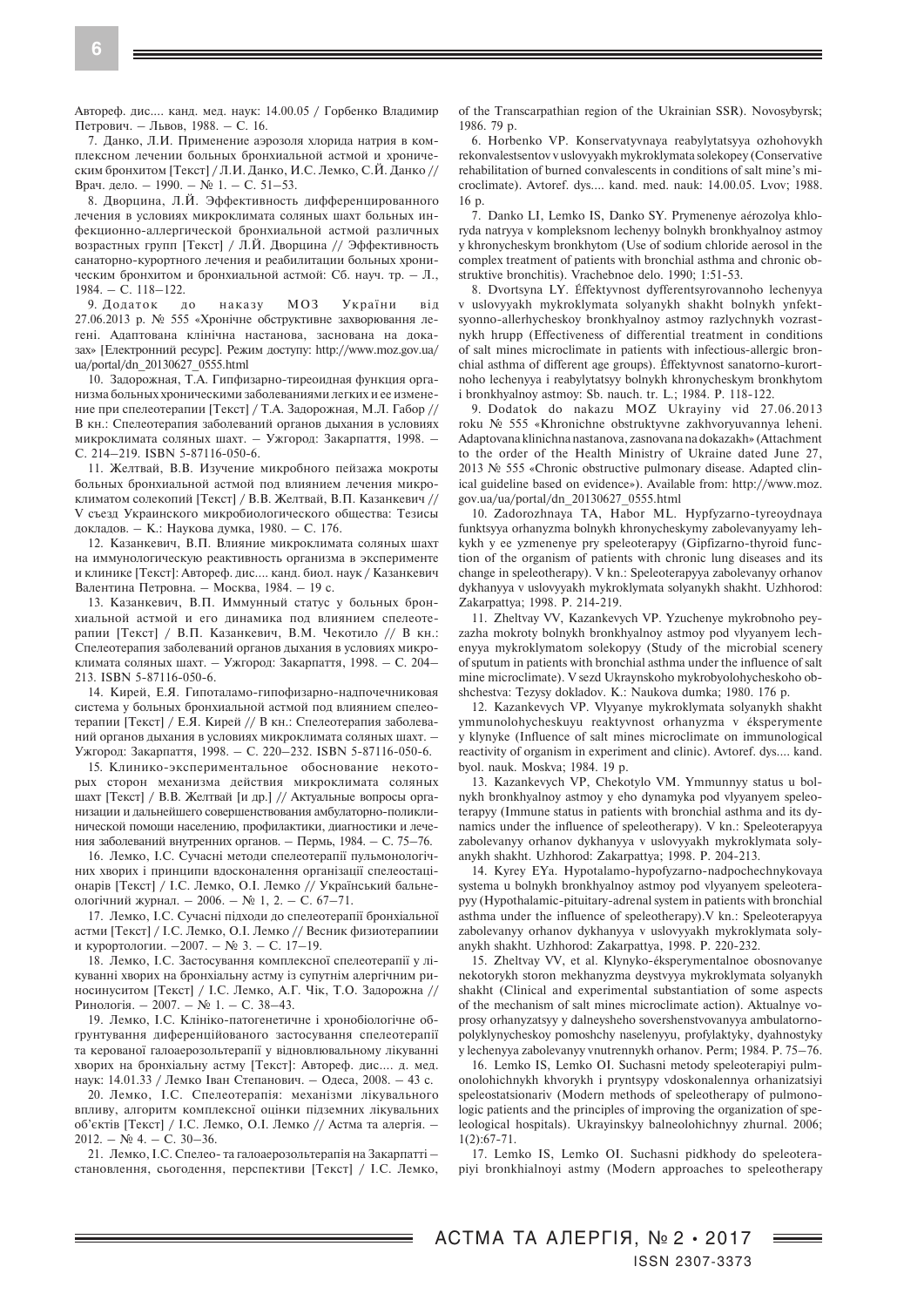О.І. Лемко // Актуальные вопросы курортологии, физиотерапии и медицинской реабилитации: Труды. – Ялта, 2013. – Том XXIV. – С. 132–138.

22. Лемко, О.И. Некоторые особенности иммунокоррегирующего воздействия спелеотерапии [Текст] / О.И. Лемко, В.П. Казанкевич, И.С. Лемко // Курортология и физиотерапия – К.: Здоров'я, 1991. – С. 77–80.

23. Лемко, О.И. Значение повторных курсов спелеотерапии при реабилитации больных бронхиальной астмой [Текст] / О.И. Лемко // Международный симпозиум по спелеотерапии: Тезисы. – Солотвино, 1993. – С. 41–42.

24. Лемко, О.И. Эффективность терапии предастмы в условиях микроклимата соляных шахт [Текст] / О.И. Лемко // В кн.: Спелеотерапия заболеваний органов дыхания в условиях микроклимата соляных шахт. – Ужгород: Закарпаття, 1998. – С. 182– 190. ISBN 5-87116-050-6.

25. Лікування бронхіальної астми та захворювань щитовидної залози мікрокліматом соляної шахти спелеосанаторію «Соляна симфонія» [Текст]: методичні рекомендації / Український центр наукової медичної інформації і патентно-ліцензійної роботи. – Київ, 2006. – 71 с.

26. Микробиологический статус биотопа спелеотерапевтических стационаров в Солотвино и Величка (Украина, Польща) [Текст] / Ю.М. Симйонка, И.С. Лемко, Я.В. Чонка [и др.] // Международный симпозиум по спелеотерапии: Тезисы. – Солотвино, 1993. – С. 28–29.

27. Музылев, В.В. Эффективность спелеотерапии у детей с аллергическими заболеваниями бронхолегочной системы в условиях микроклимата соляных шахт [Текст] / В.В. Музылев, О.В. Тарановская, А.А. Чеботенко // Аллергология и иммунология в педиатрии. – 2008. – № 3 (14). – С. 20–23.

28. Результаты лечения больных бронхолёгочными заболеваниями в условиях спелеокомплекса на базе ЛПУ «Республиканская больница спелеолечения» [Текст] / Т.З. Качур [и др.] // Спелеотерапия в лечении хронических бронхолегочных заболеваний: Материалы докладов Республиканского научно-практического семинара в г. Солигорске 27–28 сентября 2001 г. – Минск, 2001. – С. 14–16.

29. Симйонка, Ю.М. Микрофлора спелеотерапевтических отделений, антропогенное влияние на спелеобиотоп и процессы регенерации лечебной среды [Текст] / Ю.М. Симйонка // В кн.: Спелеотерапия заболеваний органов дыхания в условиях микроклимата соляных шахт. – Ужгород: Закарпаття, 1998. – С. 233– 243. ISBN 5-87116-050-6.

30. Сливко, Р.И. Состояние биогенных аминов и обмен электролитов у больных бронхиальной астмой при спелеотерапии [Текст] / Р.И. Сливко // В кн.: Спелеотерапия заболеваний органов дыхания в условиях микроклимата соляных шахт. – Ужгород: Закарпаття, 1998. – С. 191–203. ISBN 5-87116-050-6.

31. Спелеотерапия в лечении дерматозов. Показания и противопоказания [Текст] / А.С. Богданович [и др.] // Спелеотерапия в лечении хронических бронхолегочных заболеваний: Материалы докладов Республиканского научно-практического семинара в г. Солигорске 27–28 сентября 2001 г. – Минск, 2001. – С. 13–14.

32. Спелеотерапия заболеваний органов дыхания в условиях микроклимата соляных шахт [Текст] / М.Д. Торохтин, Я.В. Чонка, И.С. Лемко [и др.]. – Ужгород: Закарпаття, 1998. – 288 с. ISBN 5-87116-050-6.

33. Спелеотерапія шкірних ускладнень опікової хвороби [Текст] / В.П. Горбенко [та ін.] // International Symposium of speleotherapy. Solotvino, Ukraine, 1998: Abstracts. – Solotvino, 1998. – P. 43–44.

34. Торохтин, М.Д. Обоснование применения спелеотерапии в условиях микроклимата соляных шахт при хронических заболеваниях органов дыхания [Текст] / М.Д. Торохтин // В кн.: Спелеотерапия заболеваний органов дыхания в условиях микроклимата соляных шахт. – Ужгород: Закарпаття, 1998. – С. 6 –78. ISBN 5-87116-050-6.

35. Чонка, Я.В. Спелеотерапия эффективный метод лечения и профилактики неспецифических заболеваний органов of bronchial asthma). Vesnyk fyzyoterapyyy y kurortolohyy. 2007; 3:17-19.

18. Lemko IS, Chik AH, Zadorozhna TO. Zastosuvannya kompleksnoyi speleoterapiyi u likuvanni khvorykh na bronkhialnu astmu iz suputnim alerhichnym rynosynusytom (Complex speleotherapy in the treatment of patients with bronchial asthma and associated allergic rhinosinusitis). Rynolohiya. 2007; 1:38-43.

19. Lemko IS. Kliniko-patohenetychne i khronobiolohichne obgruntuvannya dyferentsiyovanoho zastosuvannya speleoterapiyi ta kerovanoyi haloaerozolterapiyi u vidnovlyuvalnomu likuvanni khvorykh na bronkhialnu astmu (Clinical-pathogenic and chronobiologic substantiation of differential speleotherapy and guided haloaerosoltherapy in the rehabilitation treatment of bronchial asthma patients). Avtoref. dys.... d. med. nauk: 14.01.33. Odesa; 2008. 43 p.

20. Lemko IS, Lemko OI. Speleoterapiya: mekhanizmy likuvalnoho vplyvu, alhorytm kompleksnoyi otsinky pidzemnykh likuvalnykh obyektiv (Speleotherapy: mechanisms of curative influence, algorithm of complex evaluation of curative objects). Astma ta alerhiya. 2012; 4:30-36.

21. Lemko IS, Lemko OI. Speleo- ta haloaerozolterapiya na Zakarpatti – stanovlennya, sohodennya, perspektyvy (Speleoand haloaerosoltherapy in Transcarpathia – formation, present, prospects). Akutualnye voprosy kurortolohyy, fyzyoterapyy y medytsynskoy reabylytatsyy: Trudy. Yalta. 2013; XXIV:132-138.

22. Lemko OI. Kazankevych VP, Lemko IS. Nekotorye osobennosty ymmunokorrehyruyushcheho vozdeeystvyya speleoterapyy (Some peculiarities of immunocorrective influence of speleotherapy). Kurortolohyya y fyzyoterapyya. K.: Zdorovya; 1991. P. 77-80.

23. Lemko OI. Znacheniye povtornykh kursov speleoterapii pri reabilitatsii bol'nykh bronkhial'noy astmoy (The significance of speleotherapy repeated courses in asthma bronchiale rehabilitation). International symposium of speleotherapy: Abstracts. Solotvino (Ukraine); 1993. P. 41-42.

24. Lemko OI. Effektivnost' terapii predastmy v usloviyakh mikroklimata solyanykh shakht (Effectiveness of therapy of predastmy in the conditions of salt mines microclimate). V kn.: Speleoterapiya zabolevaniy organov dykhaniya v usloviyakh mikroklimata solyanykh shakht. Uzhgorod: Zakarpattya; 1998. P. 182-190.

25. Cherniy VI, Barinov EF, Nesterenko AM. Líkuvannya bronkhíal'noí astmi ta zakhvoryuvan' shchitovidnoí zalozi míkroklímatom solyanoí shakhti speleosanatoríyu «Solyana simfoníya» (Treatment of bronchial asthma and diseases of the thyroid gland by salt mine microclimate of the speleosanatorium "Salt Symphony»). Metodichní rekomendatsíí. Ukraíns'kiy Tsentr naukovoí medichnoí ínformatsíí í patentno-lítsenzíynoí roboti. Kiív; 2006. 71 p.

26. Symyonka YM, Lemko IS, Chonka YV, et al. Mykrobyolohycheskyy status byotopa speleoterapevtycheskykh statsyonarov v Solotvyno y Velychka (Ukrayna, Polshcha) (Microbiological status of salt mines speleobiotop in hospitals at Solotvino and Wieliczka (Ukraine, Poland)). International symposium of speleotherapy: Abstracts. Solotvino (Ukraine); 1993. P. 28-29.

27. Muzylev VV, Taranovskaya OV, Chebotenko AA. ffektyvnost speleoterapyy u detey s allerhycheskymy zabolevanyyamy bronkholehochnoy systemy v uslovyyakh mykroklymata solyanykh shakht (Efficiency of speleotherapy at children with allergic diseases of respiratory ways in conditions of microclimate of hydrochloric mines). Allerholohyya y ymmunolohyya v pedyatryy. 2008; 3(14):20-23.

28. Kachur TZ, et al. Rezultaty lechenyya bolnykh bronkholëhochnymy zabolevanyyamy v uslovyyakh speleokompleksa na baze LPU «Respublykanskaya bolnytsa speleolechenyya» (Results of treatment of patients with bronchopulmonary diseases in conditions of speleocomplex on the basis of the Republican Hospital for Speleotherapy). Spelyoterapyya v lechenyy khronycheskykh bronkholehochnykh zabolevanyy: Materyaly dokladov Respublykanskoho nauchno-praktycheskoho semynara v h. Solyhorske 27-28 sentyabrya 2001. Mynsk; 2001. P. 14-16.

29. Symyonka YM. Mykroflora speleoterapevtycheskykh otdelenyy, antropohennoe vlyyanye na speleobyotop y protsessy reheneratsyy lechebnoy sredy (Microflora of speleoteraptic departments, anthropogenic influence on speleobiotop and regeneration processes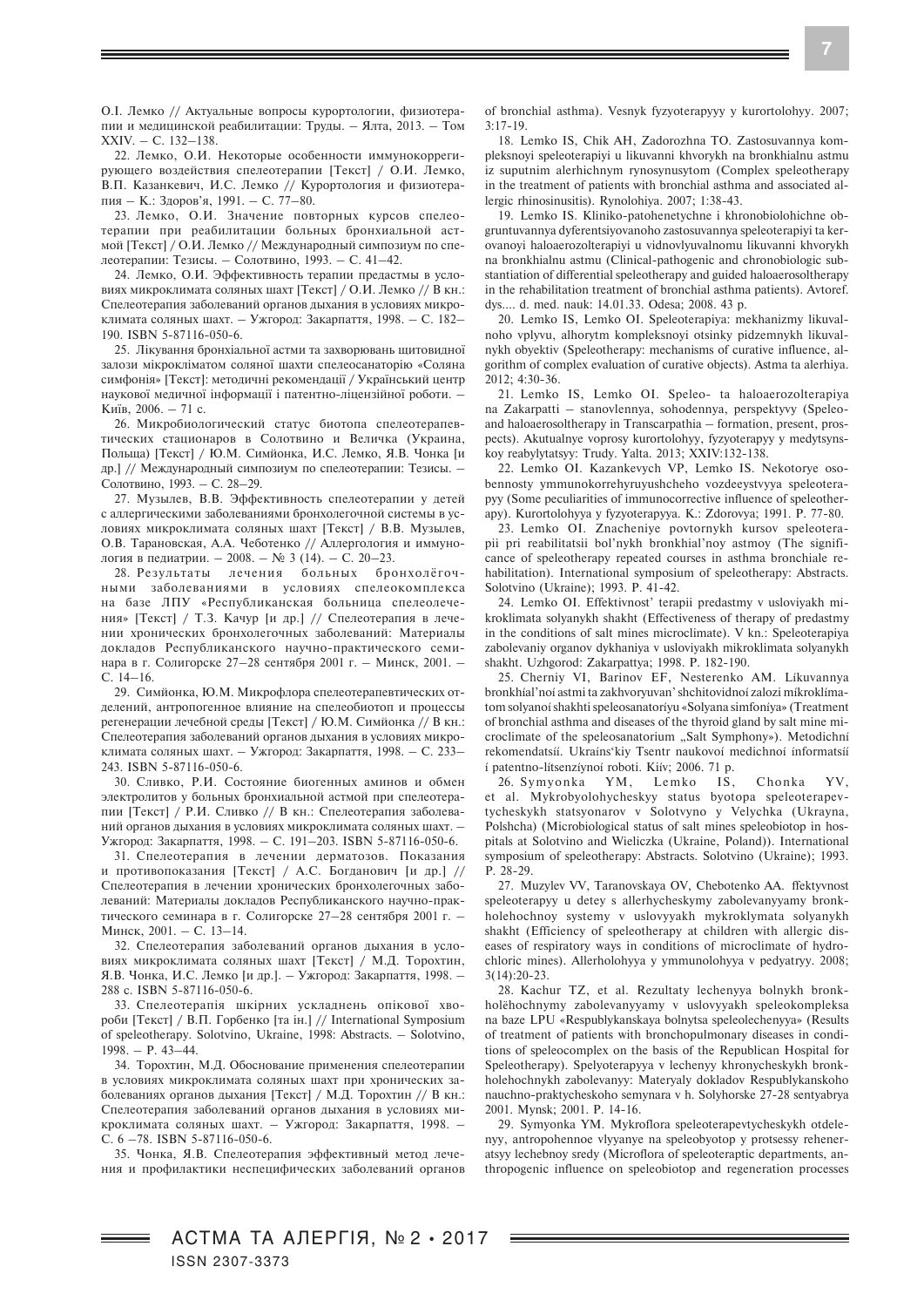дыхания [Текст] / Я.В. Чонка // Спелеотерапія в соляних шахтах Солотвино: Тези міжнародного симпозіуму алергологів. – Солотвино, Україна. – 2006. – С. 34–35.

36. A 3 year survey of bioaerosol monitoring in salt chambers in the «Wieliczka» Salt Mine [Text] / D. Myszkowska [et al.] // Acta Balneologica. – 2014. – Vol. LVI. – № 3 (137). – P. 144.

37. Antyinflammatory, correction the immune status and immunologgical changes speleotherapeutic effect of slanic-prahova, cacica, turda, ocna-dej salt mines [Text] / Iu. Simionka, O. Mera, M. Hoteteu [et al.] // The XIVth International Symposium of Speleotherapy: Abstracts. – Turda, Romania, 2012. – P. 42–43.

38. Applicatoin of alpha scintillation cell and system with ionization chamber detector type for radon concentration measurement in salt mines [Text] / M.R. Calin [et al.] // The XIVth International Symposium of Speleotherapy: Abstracts. – Turda, Romania, 2012. – P. 17.

39. Aspecte privind stabilitatea cavit tatilor subterane utilizate in scop terapeutic [Text] / M. Ovidiu, M. Dan-Tiveriu, B-B.N. Sanda, A. Octavian // Conferinta National de Speleoterapie cu participare international: Rezumatele. – Turda, România, 2011. – P. 64–65.

40. Biomarkeri implica i in vindecarea rnilor şi arsurilor cutanate la şobolani wistar trata i in salinele cacica şi dej [Text] / D. Ciotaru [et al.] // Conferinta National de Speleoterapie cu participare international: Rezumatele. – Turda, Rom nia, 2011. – P. 37–39.

41. Calin, M.R. Radon levels assessment in some Northern Romanian salt mines [Text] / M.R. Calin, M. Zoran, M.A. Calin // J. Radional. Nucl. Chem. – 2012. – Vol. 293. – P. 565–572.

42. Carbon dioxide and speleotherapy [Text] / P. Slavik, P. Sládek, D. Sas, D. Řičny // Protection and Medical Utilisation of Karst Environment: The international conference. – Banska Bistrica, 3 –5 June, 1997. – P. 74–77.

43. Der therapeutische Einflussvon Radon – Inhalation und Hyperthermie im Gasteiner Heilstollen auf das Asthma bronchiale im Kindersalter [Text] / A. Novatný [et al.] // Beiträge zu Speläotherapie und Höhlenklima, II: 10 Internationales Symposium für Speläotherapie. Bad Bleiberg, 1992. – Wien, 1994. – P. 198–202.

44. Die Radioaktivität in der Höhlenatmosphäre [Text] /O. Navrátil, D. Řičny, B. Sandri [et al.] // Beiträge zu Speläotherapie und Höhlenklima, II: 10 Internationales Symposium für Speläotherapie. Bad Bleiberg, 1992. – Wien, 1994. – P. 46–57.

45. Dluholucký, S. Mucosal immunity and pathomechanism of the speleotherapeutic efficacy [Text] / S. Dluholucký. V. Eajčanová // Protection and Medical Utilisation of Karst Environment: The international conference. – Banska Bistrica, 3 –5 June, 1997. – P. 65–67.

46. Enache, L. The microclimate and natural air ionization in some salt mines – environmental factors with therapeutic potential [Text] / L. Enache, I. Bunescu // Acta Balneologica. – 2014. – Vol. LVI. – No. 3 (137). – P. 143.

47. Eurоpean Respiratory Society / Amеrican Thoracic Society Statement on Pulmonary Rehabilitation [Text] // Am. J. Respir. Crit. Care Med. – 2006. – Vol. 173. – P. 1390–1413.

48. Gawronski, W. The history of medical treatment in the «Wieliczka» Salt Mine [Text] / W. Gawronski // Acta Balneologica. – 2014. – Vol. LVI. – № 3 (137). – P. 141.

49. General principles of salt mines speleotherapy usage [Text] / Ivan S. Lemko, Tatiana O. Zadorozhnaya, Olha I. Lemko, Andrei A. Mayor // The XIVth International Symposium of Speleotherapy: Abstracts. – Turda, Romania, 2012. – P. 35–36.

50. Gorbenko, P. The influence of microclimate of «Crystalna» cave on the course of experimental anaphylaxes [Text] / P. Gorbenko, V. Gorbenko // Protection and Medical Utilisation of Karst Environment: The international conference. – Banska Bistrica, 3 –5 June, 1997. – P. 87.

51. High-altitude treatment in atopic and nonatopic patients with severe asthma [Text] / L.H. Rijssenbeek-Nouwens, K.B. Fieten, A.O. Bron [et al.] // Eur. Respir. J. – 2012. – Vol. 40. – P. 1374– 1380.

52. Horvath, T. Main characteristics of the relation between the human organism and the microclimate of the cave [Text] / T. Horvath // Beiträge zu Speläotherapie und Höhlenklima, II: 10 Internationales Symposium für Speläotherapie. Bad Bleiberg, 1992. – Wien, 1994. – P. 230–232.

of medical environment).V kn.: Speleoterapyya zabolevanyy orhanov dykhanyya v uslovyyakh mykroklymata solyanykh shakht. – Uzhhorod: Zakarpattya; 1998. P. 233-243.

30. Slyvko RY. Sostoyanye byohennykh amynov y obmen élektrolytov u bolnykh bronkhyalnoy astmoy pry speleoterapyy (State of biogenic amines and exchange of electrolytes in patients with bronchial asthma under speleotherapy). V kn.: Speleoterapyya zabolevanyy orhanov dykhanyya v uslovyyakh mykroklymata solyanykh shakht. – Uzhhorod: Zakarpattya; 1998. P. 191-203.

31. Bogdanovich AS, et al. Speleoterapiya v lechenii dermatozov. Pokazaniya i protivopokazaniya (Speleotherapy in the treatment of dermatoses. Indications and contraindications). Spelioterapiya v lechenii khronicheskikh bronkholegochnykh zabolevaniy: Materialy dokladov Respublikanskogo nauchno-prakticheskogo seminara v g. Soligorske 27-28 sentyabrya 2001. Minsk; 2001. P. 13-14.

32. Torokhtin MD, Chonka YV, Lemko IS, et al. Speleoterapiya zabolevaniy organov dykhaniya v usloviyakh mikroklimata solyanykh shakht (Speleotherapy of diseases of the respiratory organs in the microclimate of salt mines). Uzhgorod: Zakarpattya; 1998. 288 p.

33. Gorbenko VP, et al. Speleoterapíya shkírnikh uskladnen' opíkovoí khvorobi (Speleotherapy of burn diseases' skin complications). International Symposium of speleotherapy. Solotvino, Ukraine, 1998: Abstracts. Solotvino; 1998. P. 43-44.

34. Torokhtin MD. Obosnovaniye primeneniya speleoterapii v usloviyakh mikroklimata solyanykh shakht pri khronicheskikh zabolevaniyakh organov dykhaniya (Substantiation of speleotherapy usage in the conditions of salt mines microclimate at chronic respiratory diseases).V kn.: Speleoterapiya zabolevaniy organov dykhaniya v usloviyakh mikroklimata solyanykh shakht. Uzhgorod: Zakarpattya; 1998. P. 6-78.

35. Chonka YV. Spelioterapiya effektivney metod lecheniya i profilaktiki nespetseficheskikh zabolevaniy organov dykhaniya (Speleotherapy is effective method of treatment and prevention of nonspecific respiratory diseases). Speleoterapíya v solyanikh shakhtakh Solotvino: Tezi mízhnarodnogo simpozíumu alergologív. Solotvino, Ukraína; 2006. P. 34-35.

36. Myszkowska D, et al. A 3 year survey of bioaerosol monitoring in salt chambers in the «Wieliczka» Salt Mine. Acta Balneologica. 2014; LVI; 3(137):144.

37. Simionka Iu, Mera O, Hoteteu M, et al. Antyinflammatory, correction the immune status and immunologgical changes speleotherapeutic effect of slanic-prahova, cacica, turda, ocna-dej salt mines. The XIVth International Symposium of Speleotherapy: Abstracts. Turda, Romania; 2012. P. 42-43.

38. Calin MR, et al. Applicatoin of alpha scintillation cell and system with ionization chamber detector type for radon concentration measurement in salt mines. The XIVth International Symposium of Speleotherapy: Abstracts. Turda, Romania; 2012. 17 p.

39. Ovidiu M, Dan-Tiveriu M, Sanda B-BN, Octavian A. Aspecte privind stabilitatea cavittatilor subterane utilizate in scop terapeutic. Conferinta National de Speleoterapie cu participare international: Rezumatele. Turda, România; 2011. P. 64-65.

40. Ciotaru D, et al. Biomarkeri implicati in vindecarea rnilor şi arsurilor cutanate la şobolani wistar trataţi in salinele cacica şi dej. Conferinta National de Speleoterapie cu participare international: Rezumatele. Turda, România; 2011. P. 37-39.

41. Calin MR, Zoran M, Calin MA. Radon levels assessment in some Northern Romanian salt mines. J. Radional. Nucl. Chem. 2012; 293:565-572.

42. Slavik P, Sládek P, Sas D, Řičny D. Carbon dioxide and speleotherapy. Protection and Medical Utilisation of Karst Environment: The international conference. Banska Bistrica. 3-5 June, 1997. P. 74-77.

43. Novatný A, et al. Der therapeutische Einflussvon Radon – Inhalation und Hyperthermie im Gasteiner Heilstollen auf das Asthma bronchiale im Kindersalter. Beiträge zu Speläotherapie und Höhlenklima, II: 10 Internationales Symposium für Speläotherapie. Bad Bleiberg; 1992. Wien; 1994. P. 198-202.

44. Navrátil O, Řičny D, Sandri B, et al. Die Radioaktivität in der Höhlenatmosphäre. Beiträge zu Speläotherapie und Höhlenklima, II: 10 Internationales Symposium für Speläotherapie. Bad Bleiberg; 1992. Wien; 1994. P. 46-57.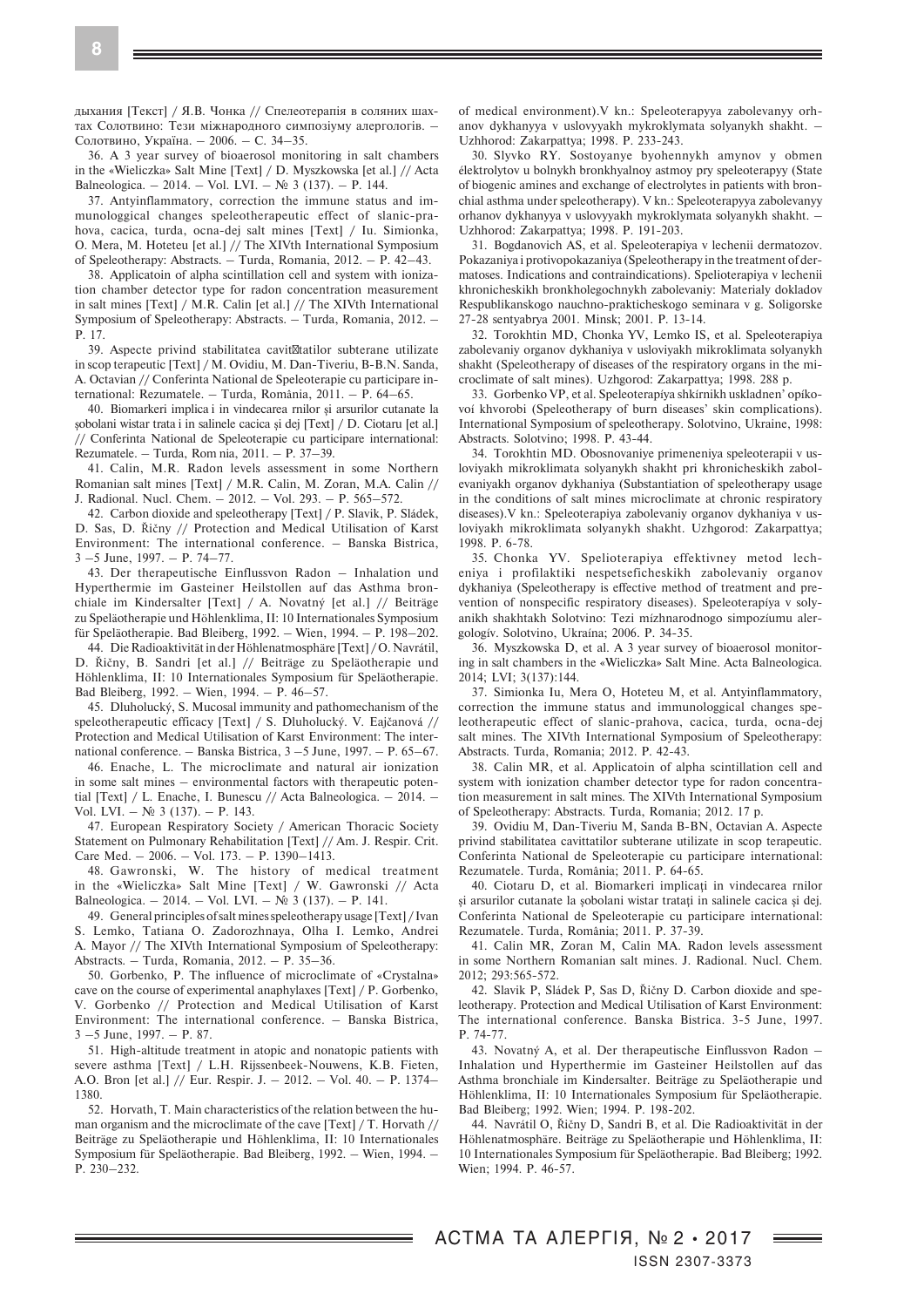53. Horvath, T. Speleotherapy in Europe: Past, Present and Future [Text] / T. Horvath // Beiträge zu Speläotherapie und Höhlenklima, II: 10 Internationales Symposium für Speläotherapie. Bad Bleiberg, 1992. – Wien, 1994. – P. 15–17.

54. Jovanovich, P. The possibility of the speleotherapy in lead mine Mezica, Slovenia [Text] / P. Jovanovich // International Symposium of speleotherapy. Solotvino, Ukraine, 1998: Abstracts. – Solotvino, 1998. – P. 26–27.

55. Kudyn, M. Speleoterapie – jedna z forem léčby astmatu [Text] / M. Kudyn // Vox Pediatriae. – 2001. – №1. – P. 27.

56. Learn from the past and create the future: the 2013 ATS/ ERS Statement on Pulmonary Rehabilitation [Text] / Sally J. Singh, Richard L. Zu Wallack, Chris Garvey [et al.] // Eur. Respir. J. – 2013. – Vol. 42. – P. 1169–1174.

57. Lemko, I. Speleotherapy in children with bronchial asthma in Solotvino salt mines [Text] / I. Lemko, V. Gorbachov, O. Lemko // Allergie et immunologie. (Suppl.) Interastma, 89: Proceeding of symposium on speleoterapy. – Pragua, 1989. – P. 39–44.

58. Lemko, I.S. Undergraund objects for curative use: algorithm of their complex evaluation [Text] / I.S. Lemko, O.I. Lemko // Conferinta National de Speleoterapie cu participare international: Rezumatele. – Turda, România, 2011. – P. 27–28.

59. Lemko, O. Some aspects of immunocorrective influence of speleotherapy [Text] / O. Lemko, I. Lemko // Beiträge zu Speläotherapie und Höhlenklima, II: 10 Internationales Symposium für Speläotherapie. Bad Bleiberg, 1992. – Wien, 1994. – P. 222–226.

60. Lemko, O. Speleotherapy in patients with neurodermitis [Text] / O. Lemko, T. Glasner, I. Lemko // Beiträge zu Speläotherapie und Höhlenklima, II: 10 Internationales Symposium für Speläotherapie. Bad Bleiberg, 1992. – Wien, 1994. – P. 222–226.

61. Levchenko, P. 22 years of experience in the respublikanskaia bolnitsa speleolecheniya [Text] / P. Levchenko // The XIVth International Symposium of Speleotherapy: Abstracts. – Turda, Romania, 2012. – P. 36.

62. Lindacher, H. Speläotherapie obstruktiver Lungenerkrankungen bei Kindern: Dissertation zur Erlangung des Doktorgrades der Medizin der Medizinischen Fakultät der Universität Ulm / Lindacher Heike. – Ulm, 2006. – 91 p. Available from: http://docplayer.org/27271759-Universitaetsklinik-fuer-kinder-undjugendmedizin-leiter-prof-dr-klaus-michael-debatin-spelaeotherapie-obstruktiver-lungenerkrankungen-bei-kindern.html.

63. Ponikowska, I. Current status. Progress and forecasts for development of Polish health resort medecine [Text] / I. Ponikowska // Acta Balneologica. – 2014. – Vol. LVI. – № 3 (137). – P. 140.

64. Porównanie właściwości mikroklimatu i aerozoli w wyrobiskach kopalnianych i naziemnych grotach solnych [Text] / K. Czajka, D. Sziwa, M. Drobnik, T. Latour // Balneologia Polska.  $2006 - N_0$  3. – P. 176–181.

65. Radiometric measurements and evaluation of Radon concentration in some Northern Romanian salt mines for speleo-therapeutic, medical purposes and balneary tourism [Text] / M.R. Calin [et al.] // Acta Balneologica. – 2014. – Vol. LVI. – № 3 (137). – P. 133–139.

66. Rajman, L. Možnosti speleoklimatickej terapie v Gombaseckej jaskyni [Text] / L. Rajman, S. Roda, K. Klincko. – Vydalo vydavatelstvo Osveta, N. P., Martin. – 1971. – 109 p.

67. Sandri, B. Development of speleoterapy in Europe since the Constitution of the speleotherapy commission within the union internationale de speleologie [Text] / B. Sandri // Protection and Medical Utilisation of Karst Environment: The international conference. – Banska Bistrica, 3 –5 June, 1997. – P. 62–64.

68. Sandri, B. Speleotherapeutic endoclimate and its imortance [Text] / B. Sandri, D. Řičny, O. Navratil // Beiträge zu Speläotherapie und Höhlenklima, II: 10 Internationales Symposium für Speläotherapie. Bad Bleiberg, 1992. – Wien, 1994. – P. 233–244.

69. Schmidt H. Spelotherapy in the Klutert cave [Text] / H. Schmidt // Allergie et immunologie. (Suppl.) Interastma, 89: Proceeding of symposium on speleoterapy. – Pragua, 1989. – P. 13–14.

70. Scientific arguments for speleotherary [Text] / C. Munteanu [et al.] // Conferinta National de Balneologie cu participare internationala: Volum de rezumatele. – Sovata, România, 2012. – P. 58–59.

45. Dluholucký S, Eajčanová V. Mucosal immunity and pathomechanism of the speleotherapeutic efficacy. Protection and Medical Utilisation of Karst Environment: The international conference. Banska Bistrica. 3-5 June, 1997. P. 65-67.

46. Enache L, Bunescu I. The microclimate and natural air ionization in some salt mines – environmental factors with therapeutic potential. Acta Balneologica. 2014:LVI:3(137):143.

47. Eurоpean Respiratory Society. Amеrican Thoracic Society Statement on Pulmonary Rehabilitation. Am. J. Respir. Crit. Care Med. 2006; 173:1390-1413.

48. Gawronski W. The history of medical treatment in the «Wieliczka» Salt Mine. Acta Balneologica. 2014; LVI:3(137):141.

49. Lemko IS, Zadorozhnaya TO, Lemko OI, Mayor AA. General principles of salt mines speleotherapy usage. The XIVth International Symposium of Speleotherapy: Abstracts. Turda, Romania; 2012. P. 35-36.

50. Gorbenko P, Gorbenko V. The influence of microclimate of «Crystalna» cave on the course of experimental anaphylaxes. Protection and Medical Utilisation of Karst Environment: The international conference. Banska Bistrica. 3-5 June, 1997. 87 p.

51. Rijssenbeek-Nouwens LH, Fieten KB, Bron AO, et al. High-altitude treatment in atopic and nonatopic patients with severe asthma. Eur. Respir. J. 2012; 40:1374-1380.

52. Horvath T. Main characteristics of the relation between the human organism and the microclimate of the cave. Beiträge zu Speläotherapie und Höhlenklima, II: 10 Internationales Symposium für Speläotherapie. Bad Bleiberg; 1992. Wien; 1994. P. 230-232.

53. Horvath T. Speleotherapy in Europe: Past, Present and Future. Beiträge zu Speläotherapie und Höhlenklima, II: 10 Internationales Symposium für Speläotherapie. Bad Bleiberg; 1992. Wien; 1994. P. 15-17.

54. Jovanovich P. The possibility of the speleotherapy in lead mine Mezica, Slovenia. International Symposium of speleotherapy. Solotvino, Ukraine, 1998: Abstracts. Solotvino; 1998. P. 26–27.

55. Kudyn M. Speleoterapie – jedna z forem léčby astmatu. Vox Pediatriae. 2001; 1:27.

56. Singh SJ, Zu Wallack RL, Garvey C, et al. Learn from the past and create the future: the 2013 ATS/ERS Statement on Pulmonary Rehabilitation. Eur. Respir. J. 2013; 42:1169- 1174.

57. Lemko I, Gorbachov V, Lemko O. Speleotherapy in children with bronchial asthma in Solotvino salt mines. Allergie et immunologie. (Suppl.) Interastma, 89: Proceeding of symposium on speleoterapy. Pragua; 1989. P. 39-44.

58. Lemko IS, Lemko OI. Undergraund objects for curative use: algorithm of their complex evaluation. Conferinta National de Speleoterapie cu participare international: Rezumatele. Turda, România; 2011. P. 27-28.

59. Lemko O, Lemko I. Some aspects of immunocorrective influence of speleotherapy. Beiträge zu Speläotherapie und Höhlenklima, II: 10 Internationales Symposium für Speläotherapie. Bad Bleiberg; 1992. Wien; 1994. P. 222-226.

60. Lemko O, Glasner T, Lemko I. Speleotherapy in patients with neurodermitis. Beiträge zu Speläotherapie und Höhlenklima, II: 10 Internationales Symposium für Speläotherapie. Bad Bleiberg; 1992. Wien; 1994. P. 222-226.

61. Levchenko P. 22 years of experience in the respublikanskaia bolnitsa speleolecheniya. The XIVth International Symposium of Speleotherapy: Abstracts. Turda, Romania; 2012. 36 p.

62. Lindacher H. Speläotherapie obstruktiver Lungenerkrankungen bei Kindern: Dissertation zur Erlangung des Doktorgrades der Medizin der Medizinischen Fakultät der Universität Ulm. Ulm; 2006. 91 p. Available from: http://docplayer.org/27271759-Universitaetsklinik-fuerkinder-und-jugendmedizin-leiter-prof-dr-klaus-michael-debatin-spelaeotherapie-obstruktiver-lungenerkrankungen-beikindern.html.